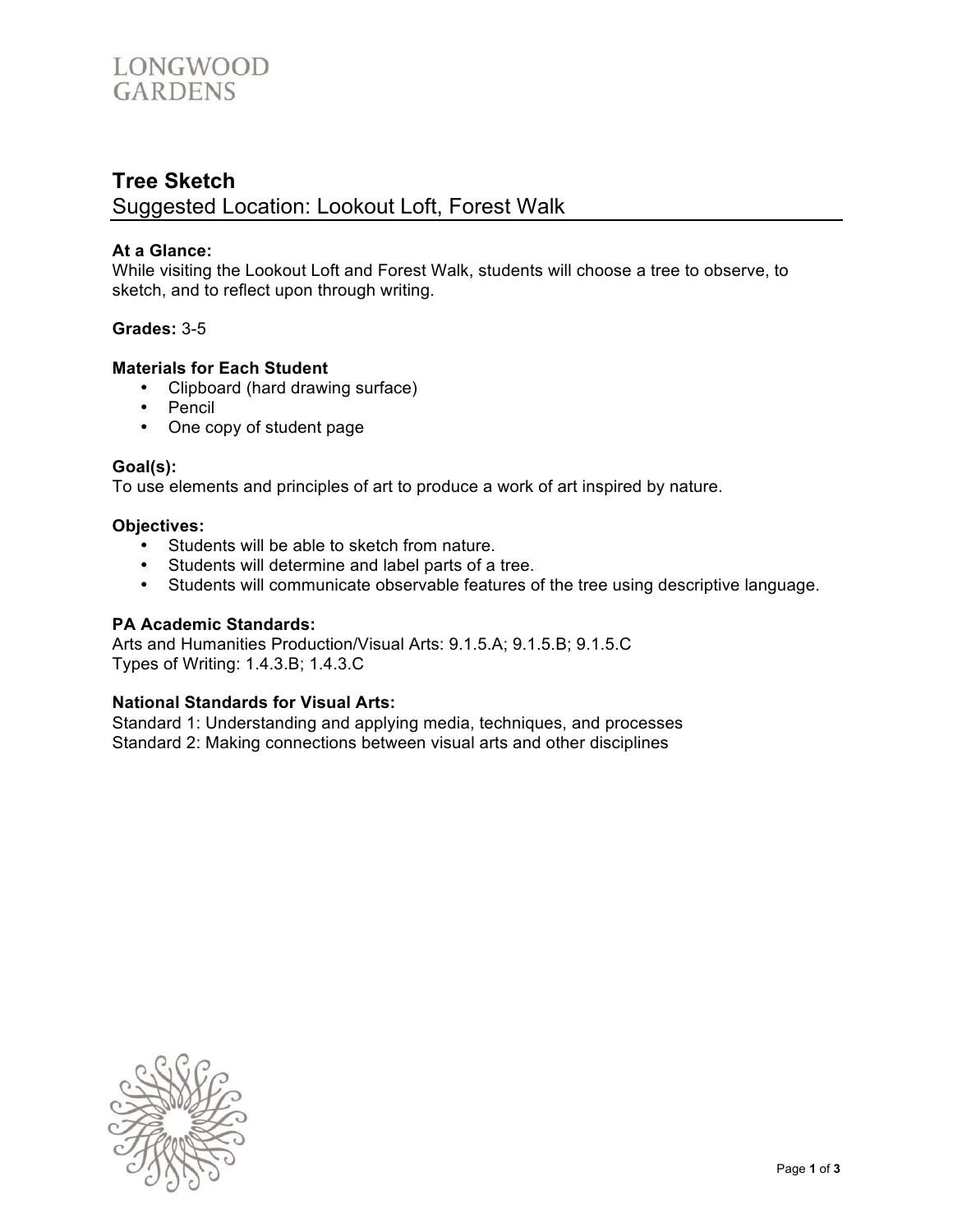# **Tree Sketch**

Suggested Location: Lookout Loft, Forest Walk

# **Directions:**

There are trees all around us, and you might not know that there are many different kinds—each species has different leaf shapes, growth patterns, likes and dislikes. Take this opportunity to study one tree. Choose a tree to observe, draw, and write about. Look at it. Get to know It. Touch its bark and see how it feels. What else can you find out about your tree?

# **Activities:**

| In this box, tell us about your tree.<br>Are there any birds in it?<br>Do you see any insects? What is<br>special about this tree compared to<br>others around it? | LEAF from the tree. | In this box, create a line drawing of a |
|--------------------------------------------------------------------------------------------------------------------------------------------------------------------|---------------------|-----------------------------------------|
|                                                                                                                                                                    |                     |                                         |
|                                                                                                                                                                    |                     |                                         |
|                                                                                                                                                                    |                     |                                         |
|                                                                                                                                                                    |                     |                                         |